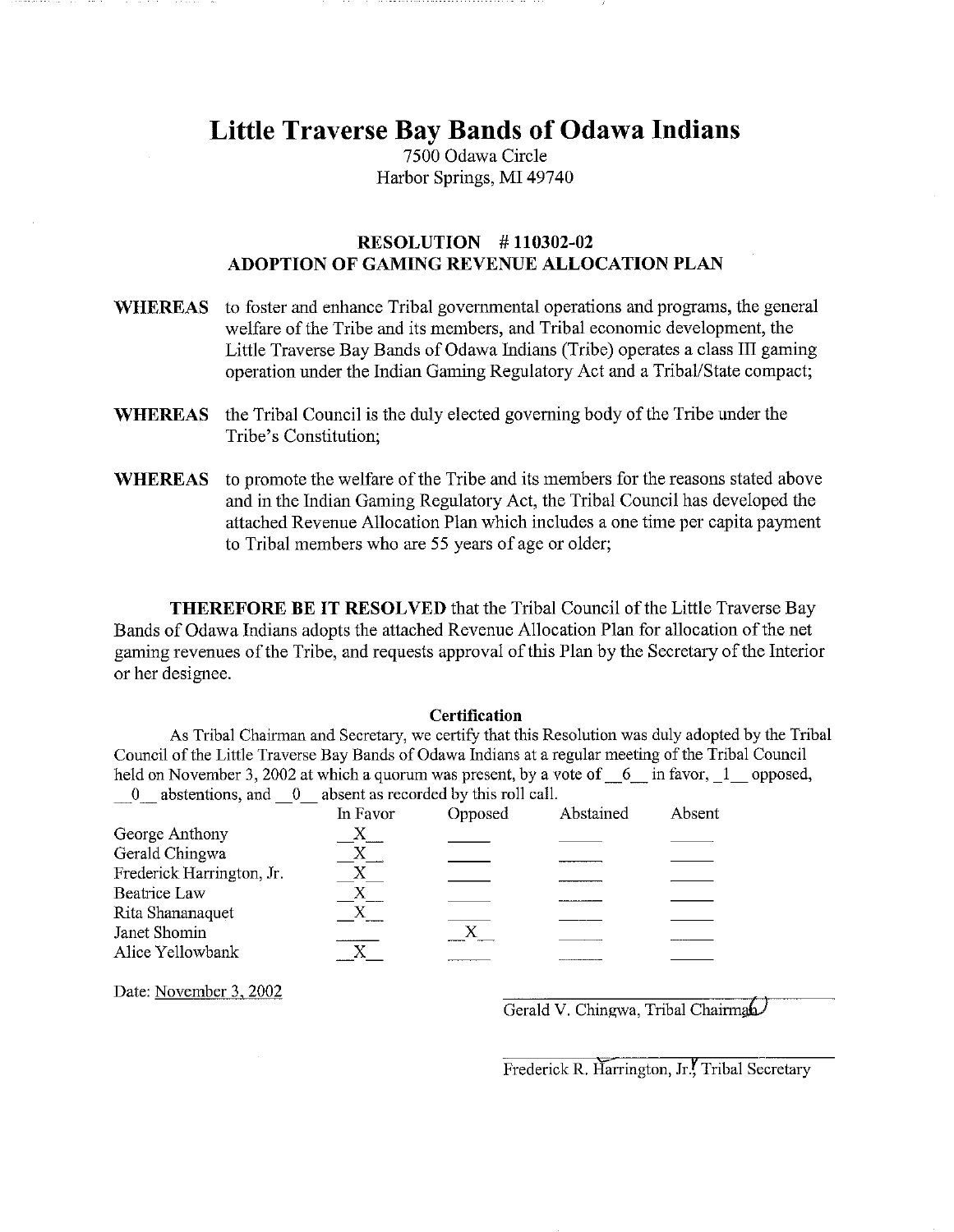### GAMING REVENUE ALLOCATION PLAN

### SECTION I. STATEMENT OF POLICY

To promote the general welfare of the Tribe and its members, this Plan is intended to provide for a per capita distribution from revenues of the Tribe's gaming enterprise of \$ 500.00 to duly enrolled Tribal members who are at least fifty five years of age on December 31, 2002. This Plan only authorizes a single payment. This Plan combines both the per capita plan and the revenue allocation plan of the Tribe.

#### SECTION IL DEFINITIONS

A. "Council" means the duly elected governing body of the Little Traverse Bay Bands of Odawa Indians.

B. "Members" means those persons who are duly enrolled in the Little Traverse Bay Bands of Odawa Indians.

C. "Need based public benefit program" means programs which use the amount of the applicant's monthly or annual income as one factor in determining eligibility.

D. "Net Revenues" means gross revenues of tribal gaming activities less amounts paid out as, or paid for, prizes and total operating expenses, including debt service, lease payments, and payments made to the State of Michigan and local units of government under the Tribe's class III compact with the State of Michigan.

E. "Plan" means this Per Capita Distribution and Revenue Allocation Plan.

F. "Revenue Allocation Plan" means the revenue allocation plan included in Section III providing a percentage allocation of uses of funds derived from Tribal gaming operations.

G. "Tribe" means the Little Traverse Bay Bands of Odawa Indians.

# SECTION III. APPROPRIATIONS AND APPLICATION OF TRIBAL GAMING REVENUES

A. In order to provide for the general welfare of the Tribe and its members, the Council shall review in the months of March and September of each year the income, expenses and management of Tribal gaming operations, and after due consideration of the need to fund Tribal government operations and programs, the overall needs of the Tribe and its members, and the need to promote tribal economic development, shall decide whether to make any changes to the Revenue Allocation Plan providing for appropriate percentage allocation of Tribal Gaming

#### LTBB Revenue Allocation Plan, adopted by Resolution 110302-02 on November 3, 2002, Page 1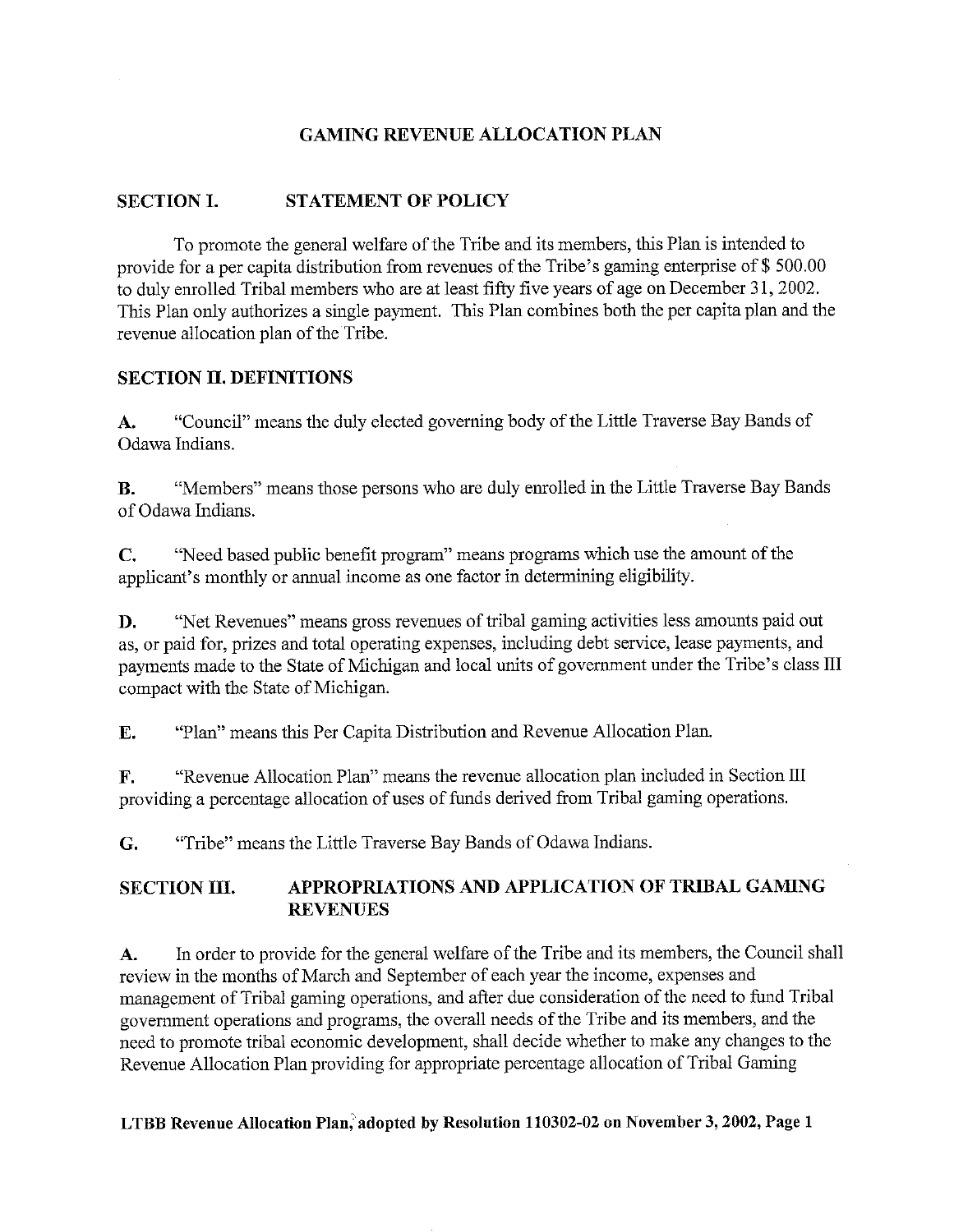Revenues within the annual budget of the Tribe. An affirmative vote of at least a majority of the members of the Council shall be required to approve any changes to the Revenue Allocation Plan. The only per capita payment authorized by this Plan is the one-time elders distribution described herein.

B. The initial allocation of Net Revenues shall be as follows: 40% for Tribal governmental operations and programs, 40% for the general welfare of the Tribe or its members, 13 % to promote economic development, 2% for charitable donations, and up to 5% for per capita distributions.

C. The portion allocated to Tribal Government Operations shall help fund: the Council's activities, Executive offices, Finance Department, Computer System, Personnel Department, Property and Procurement Office, Newsletter, Legal Department, Legal Fees, Investigation and audits, Tribal Courts, Constitutional Reform, etc.

D. The portion allocated to General Welfare of the Tribe and its members shall help fund: Education Administration, Tribal Scholarships, Community Education, Headstart support, employee assistance and training, Public Works Department, new homes and mobile homes, repairs and maintenance, Health Department, Tribal Elders Program, etc.

E. The portion allocated to Economic Development shall help fund: the Planning Department, Business loans, land acquisitions, purchase of businesses, casino expansion, etc.

F. The charitable donations will be decided by the Council based on requests or perceived needs.

G. The portion allocated to distributions shall fund the elders per capita payment provided for in this Plan.

# SECTION IV. MEMBERSHIP AND ELIGIBILITY

Persons who are duly enrolled members of the Tribe under the Tribal Constitution and Enrollment Statute who are at least fifty five years of age by midnight on December 31, 2002 shall be eligible to receive a per capita distribution of \$500.00 to be mailed out between December 1, 2002 and January 1, 2003 or upon Secretarial approval of this Plan.

# SECTION V. LEGAL INCOMPETENTS

A. The interests of legally incompetent members entitled to receive the per capita payment shall be disbursed to their legal guardian to be used for the care and comfort of the eligible member.

B. Members whose whereabouts are unknown shall have their money held in an interest

# LTBB Revenue Allocation Plan, adopted by Resolution 110302-02 on November 3, 2002, Page 2